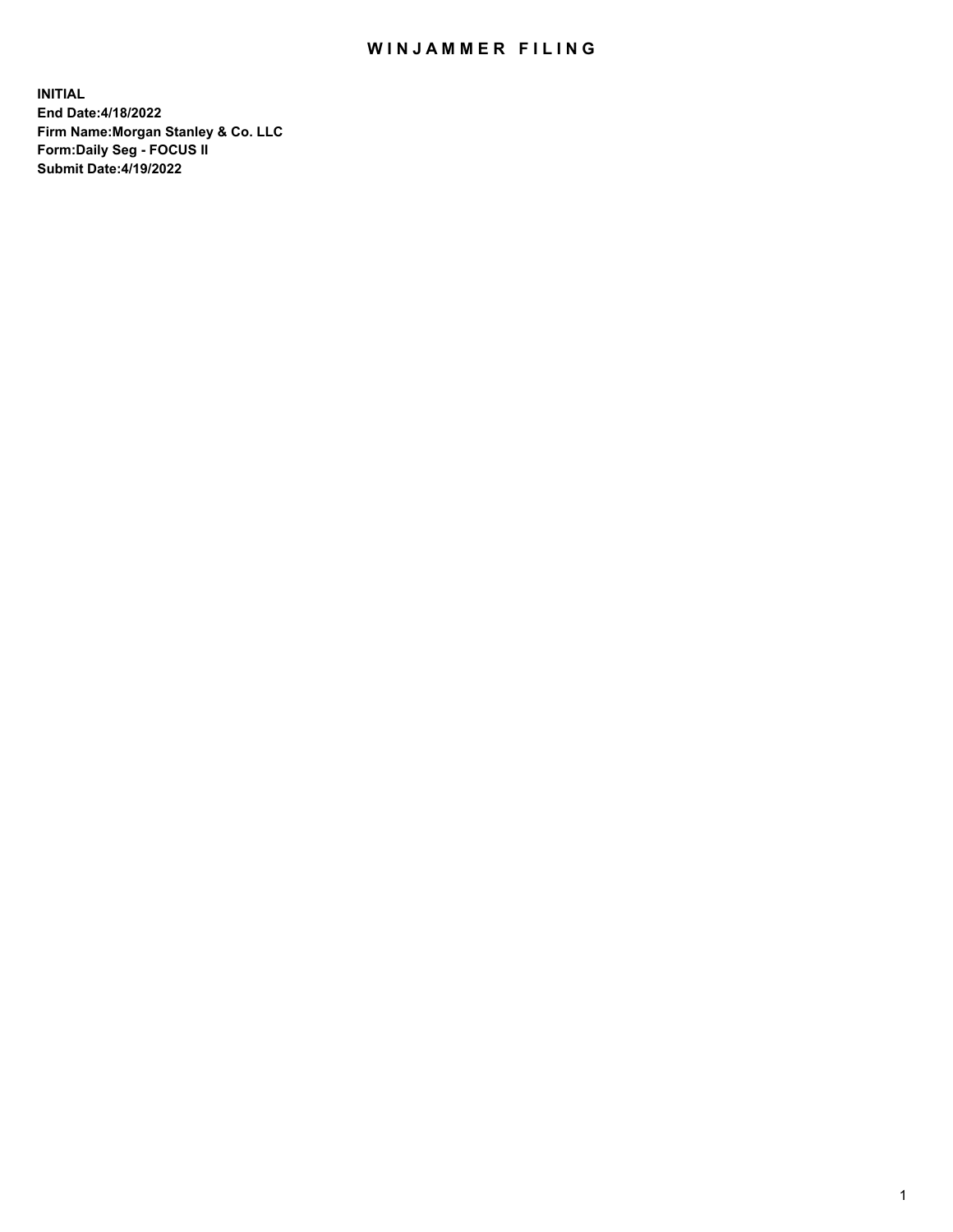**INITIAL End Date:4/18/2022 Firm Name:Morgan Stanley & Co. LLC Form:Daily Seg - FOCUS II Submit Date:4/19/2022 Daily Segregation - Cover Page**

| Name of Company                                                                                                                                                                                                                                                                                                                | Morgan Stanley & Co. LLC                               |
|--------------------------------------------------------------------------------------------------------------------------------------------------------------------------------------------------------------------------------------------------------------------------------------------------------------------------------|--------------------------------------------------------|
| <b>Contact Name</b>                                                                                                                                                                                                                                                                                                            | <b>Ikram Shah</b>                                      |
| <b>Contact Phone Number</b>                                                                                                                                                                                                                                                                                                    | 212-276-0963                                           |
| <b>Contact Email Address</b>                                                                                                                                                                                                                                                                                                   | Ikram.shah@morganstanley.com                           |
| FCM's Customer Segregated Funds Residual Interest Target (choose one):<br>a. Minimum dollar amount: ; or<br>b. Minimum percentage of customer segregated funds required:% ; or<br>c. Dollar amount range between: and; or<br>d. Percentage range of customer segregated funds required between:% and%.                         | 235,000,000<br><u>0</u><br>0 <sup>0</sup><br><u>00</u> |
| FCM's Customer Secured Amount Funds Residual Interest Target (choose one):<br>a. Minimum dollar amount: ; or<br>b. Minimum percentage of customer secured funds required:% ; or<br>c. Dollar amount range between: and; or<br>d. Percentage range of customer secured funds required between:% and%.                           | 140,000,000<br><u>0</u><br><u>00</u><br>00             |
| FCM's Cleared Swaps Customer Collateral Residual Interest Target (choose one):<br>a. Minimum dollar amount: ; or<br>b. Minimum percentage of cleared swaps customer collateral required:% ; or<br>c. Dollar amount range between: and; or<br>d. Percentage range of cleared swaps customer collateral required between:% and%. | 92,000,000<br><u>0</u><br><u>00</u><br>00              |

Attach supporting documents CH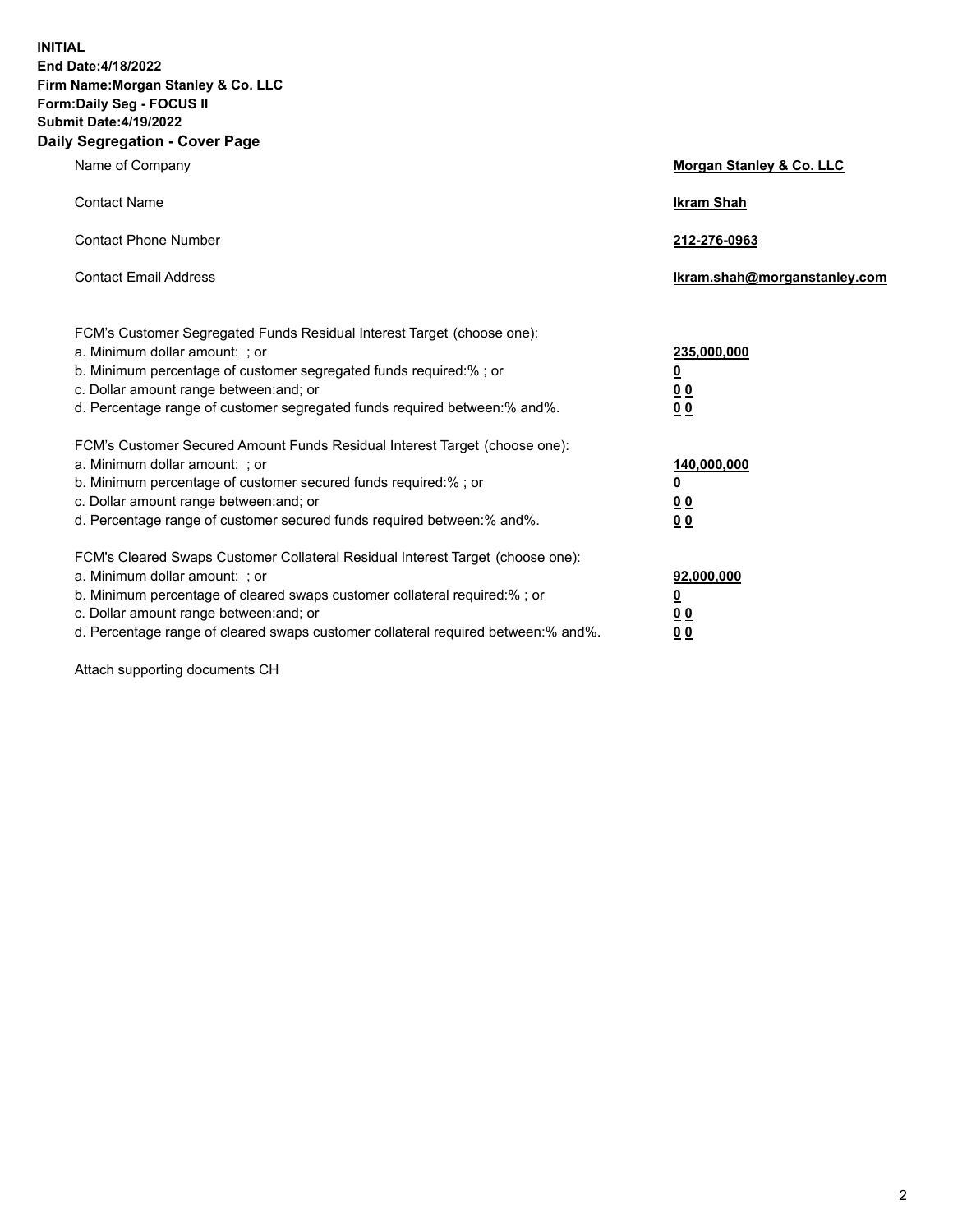## **INITIAL End Date:4/18/2022 Firm Name:Morgan Stanley & Co. LLC Form:Daily Seg - FOCUS II Submit Date:4/19/2022 Daily Segregation - Secured Amounts** Foreign Futures and Foreign Options Secured Amounts Amount required to be set aside pursuant to law, rule or regulation of a foreign government or a rule of a self-regulatory organization authorized thereunder **0** [7305] 1. Net ledger balance - Foreign Futures and Foreign Option Trading - All Customers A. Cash **4,402,517,442** [7315] B. Securities (at market) **2,349,074,894** [7317] 2. Net unrealized profit (loss) in open futures contracts traded on a foreign board of trade **2,489,428,631** [7325] 3. Exchange traded options a. Market value of open option contracts purchased on a foreign board of trade **46,286,478** [7335] b. Market value of open contracts granted (sold) on a foreign board of trade **-29,018,689** [7337] 4. Net equity (deficit) (add lines 1. 2. and 3.) **9,258,288,756** [7345] 5. Account liquidating to a deficit and account with a debit balances - gross amount **42,762,126** [7351] Less: amount offset by customer owned securities **-38,862,289** [7352] **3,899,837** [7354] 6. Amount required to be set aside as the secured amount - Net Liquidating Equity Method (add lines 4 and 5) **9,262,188,593** [7355] 7. Greater of amount required to be set aside pursuant to foreign jurisdiction (above) or line 6. **9,262,188,593** [7360] FUNDS DEPOSITED IN SEPARATE REGULATION 30.7 ACCOUNTS 1. Cash in banks A. Banks located in the United States **159,971,410** [7500] B. Other banks qualified under Regulation 30.7 **260,823,830** [7520] **420,795,240** [7530] 2. Securities A. In safekeeping with banks located in the United States **1,176,241,144** [7540] B. In safekeeping with other banks qualified under Regulation 30.7 **79,825,438** [7560] **1,256,066,582** [7570] 3. Equities with registered futures commission merchants A. Cash **30,599,640** [7580] B. Securities **0** [7590] C. Unrealized gain (loss) on open futures contracts **10,472,974** [7600] D. Value of long option contracts **0** [7610] E. Value of short option contracts **0** [7615] **41,072,614** [7620] 4. Amounts held by clearing organizations of foreign boards of trade A. Cash **0** [7640] B. Securities **0** [7650] C. Amount due to (from) clearing organization - daily variation **0** [7660] D. Value of long option contracts **0** [7670] E. Value of short option contracts **0** [7675] **0** [7680] 5. Amounts held by members of foreign boards of trade A. Cash **4,218,851,474** [7700] B. Securities **1,093,008,312** [7710] C. Unrealized gain (loss) on open futures contracts **2,478,955,658** [7720] D. Value of long option contracts **46,286,478** [7730] E. Value of short option contracts **-29,018,689** [7735] **7,808,083,233** [7740]

- 6. Amounts with other depositories designated by a foreign board of trade **0** [7760]
- 7. Segregated funds on hand **0** [7765]
- 8. Total funds in separate section 30.7 accounts **9,526,017,669** [7770]
- 9. Excess (deficiency) Set Aside for Secured Amount (subtract line 7 Secured Statement Page 1 from Line 8)
- 10. Management Target Amount for Excess funds in separate section 30.7 accounts **140,000,000** [7780]
- 11. Excess (deficiency) funds in separate 30.7 accounts over (under) Management Target **123,829,076** [7785]

3

**263,829,076** [7380]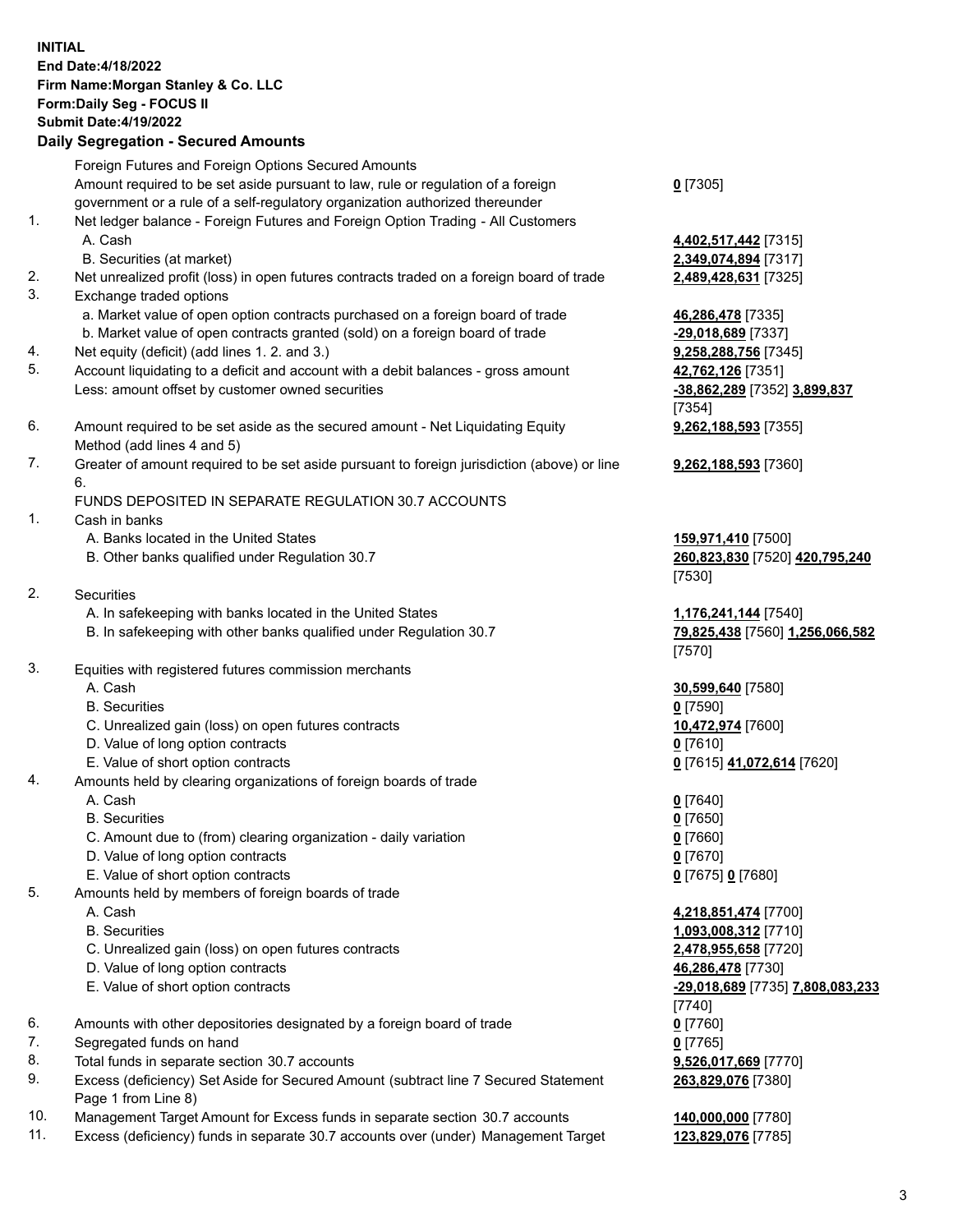**INITIAL End Date:4/18/2022 Firm Name:Morgan Stanley & Co. LLC Form:Daily Seg - FOCUS II Submit Date:4/19/2022 Daily Segregation - Segregation Statement** SEGREGATION REQUIREMENTS(Section 4d(2) of the CEAct) 1. Net ledger balance A. Cash **18,783,528,157** [7010] B. Securities (at market) **8,894,233,443** [7020] 2. Net unrealized profit (loss) in open futures contracts traded on a contract market **317,969,731** [7030] 3. Exchange traded options A. Add market value of open option contracts purchased on a contract market **3,536,093,167** [7032] B. Deduct market value of open option contracts granted (sold) on a contract market **-2,456,518,172** [7033] 4. Net equity (deficit) (add lines 1, 2 and 3) **29,075,306,326** [7040] 5. Accounts liquidating to a deficit and accounts with debit balances - gross amount **891,881,023** [7045] Less: amount offset by customer securities **-890,278,279** [7047] **1,602,744** [7050] 6. Amount required to be segregated (add lines 4 and 5) **29,076,909,070** [7060] FUNDS IN SEGREGATED ACCOUNTS 7. Deposited in segregated funds bank accounts A. Cash **3,932,493,574** [7070] B. Securities representing investments of customers' funds (at market) **0** [7080] C. Securities held for particular customers or option customers in lieu of cash (at market) **3,521,134,880** [7090] 8. Margins on deposit with derivatives clearing organizations of contract markets A. Cash **15,571,921,457** [7100] B. Securities representing investments of customers' funds (at market) **0** [7110] C. Securities held for particular customers or option customers in lieu of cash (at market) **5,206,980,034** [7120] 9. Net settlement from (to) derivatives clearing organizations of contract markets **-16,792,766** [7130] 10. Exchange traded options A. Value of open long option contracts **3,536,093,167** [7132] B. Value of open short option contracts **-2,456,518,172** [7133] 11. Net equities with other FCMs A. Net liquidating equity **27,888,200** [7140] B. Securities representing investments of customers' funds (at market) **0** [7160] C. Securities held for particular customers or option customers in lieu of cash (at market) **0** [7170] 12. Segregated funds on hand **166,118,529** [7150] 13. Total amount in segregation (add lines 7 through 12) **29,489,318,903** [7180] 14. Excess (deficiency) funds in segregation (subtract line 6 from line 13) **412,409,833** [7190] 15. Management Target Amount for Excess funds in segregation **235,000,000** [7194]

16. Excess (deficiency) funds in segregation over (under) Management Target Amount Excess

**177,409,833** [7198]